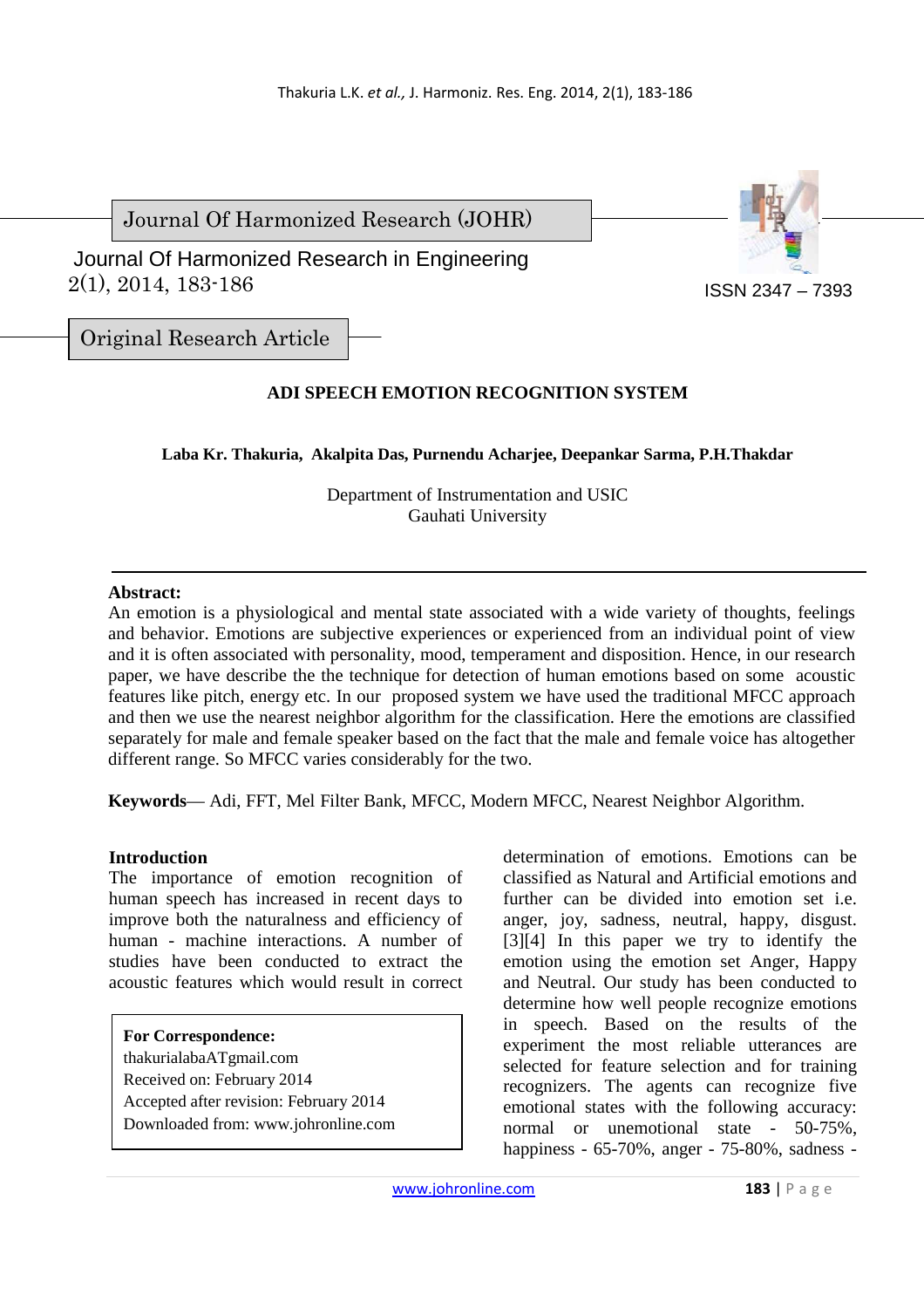75-80%, and fear - 30-55%. The total average accuracy is about 70%. The model of E-Learning system based on affective computing is constructed by using speech emotion. we achieve a recognition rate of approximately 50% when testing eight emotions. Besides, other key techniques of realizing the system such as tracking the change of emotion state and adjusting teaching strategies were also introduced.

## *A). Adi language*

The Adis have decided to adopt the Roman script with certain additions of two vowels (gaayo merey) and two consonants (merey) whose phonetics are not very common in international phonetic alphabets (IPA). The four new alphabets coined for use in Adi language (agom) are dual-letter vowels - EY & UI and consonants - NG & NY. With this restructured script, AAK, the apex literary body of Adi community, will develop study materials for use in the schools of Adii areas as third language. All books, poetries and archive writings, already in printed form, will be re-written with this script in due course of time. Describing as "historic" the reform brought in towards enriching the traditional cultural heritage of Adi community, the ABK exudes hope that this will usher in a new era of linguistic and literary development of Adi

### **Standard Mfcc Approach**

#### *A. Frame Level Break Down*

Here the input human voice sample is first break down into frames of frame size 16 ms each. This is done for frame level classification in further steps.

#### *B. Frame Level Feature Extraction*

For each frame we got in "A" we will calculate MFCC as the main feature for emotion recognition.





Fig 1: Standard MFCC

## *C. Comparator and Frame Level classifier/ Nearest Neighbor Algorithm*

Here the database is maintained with emotion of Anger, Neutral and Happy. MFCC of the frames are compared with the MFCCs stored in reference database and the distance is calculated between the comparable frames.



#### *D. Utterance-Level Voting*

Based on the distance of the analysis frame from the reference database, we classify the frame as anger, happy or normal. And the output is displayed in terms of emotional frame count.

### **Proposed Modified Mfcc Approach**

We take into account a mixed data set for male and female samples as reference database. But if we separate these two, accuracy of recognition of emotion increases. So before we breakdown the speech sample into frames we will first classify if the speech sample is of male or female and then compare it with appropriate database.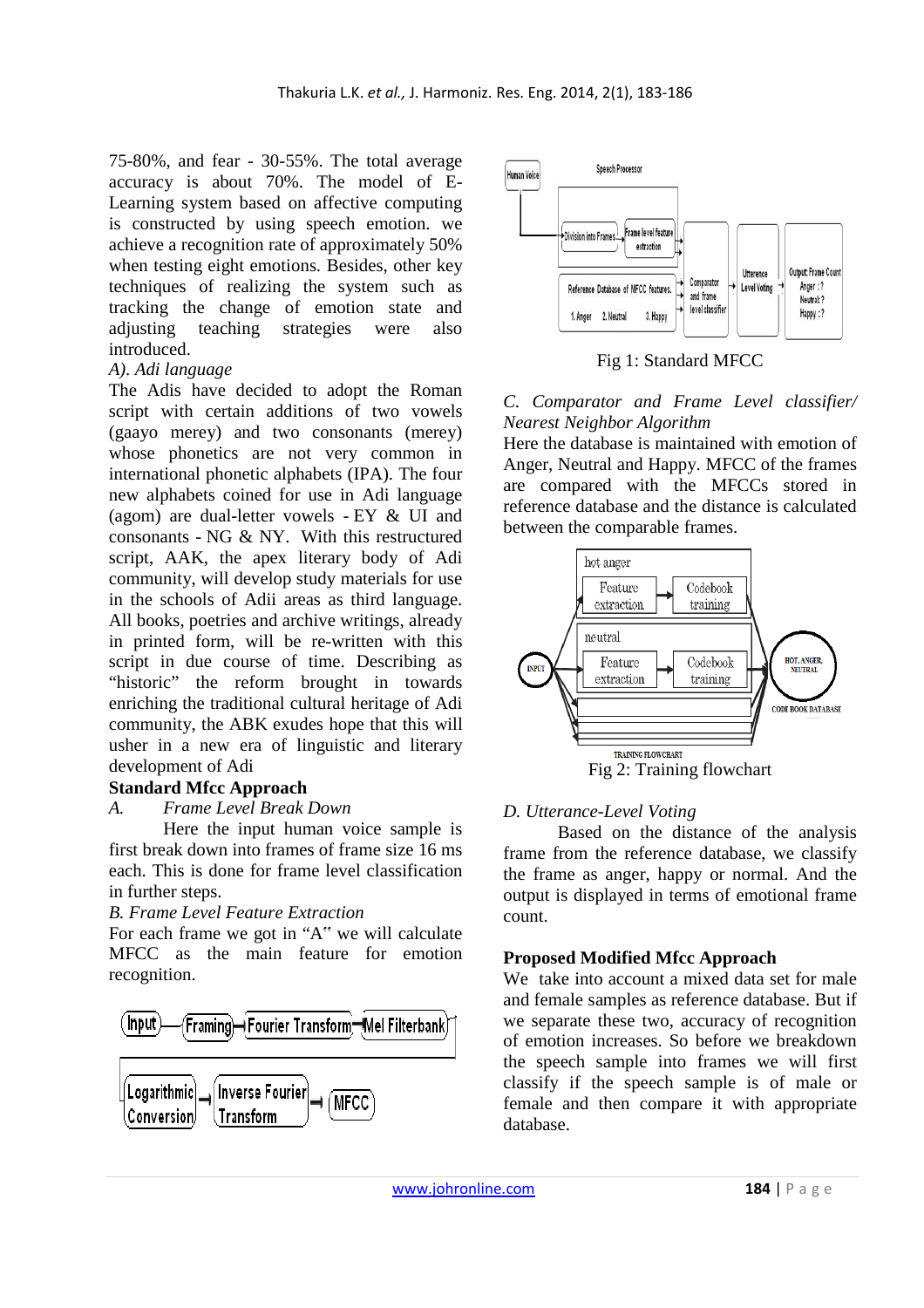

# Fig 3: Modified MFCC

*Step 1: Preprocessing/Gender Recognition.* 

Before going to step A, speech sample is first passed through a gender reference database which is maintained for recognition of gender. Then statistical approach is followed taking pitch as feature for gender recognition. The pitch for both male and female samples using the reference database, we find a lower and upper bound.

## *Steps A and B will remain same as in Standard Approach.*

### *C. Comparator and Frame Level Classifier*

The difference between proposed approach and standard approach is mainly in the reference database for MFCC feature comparison when it comes to frame level classification. Here what it does this firstly it makes the overall comparison more clear and secondly since there is so much difference in the pitch range of male and female voices, it helps with the accuracy of recognition as well.

|          |  |  |  | Step D will remain same as in Standard |
|----------|--|--|--|----------------------------------------|
| Approach |  |  |  |                                        |

Table 1: Test Report for Modified MFCC Approach of female samples

|                     |          | Gender         | Emotion        |
|---------------------|----------|----------------|----------------|
| Name                | Pitch    | Correctly      | Correctly      |
| (Input)             | Observed | (Output1)      | (Output2)      |
| Anger1              | 255.60   | Yes            | Yes            |
| Anger <sub>2</sub>  | 135.50   | N <sub>0</sub> | No             |
| Anger <sub>3</sub>  | 270.20   | Yes            | Yes            |
| Happy1              | 300.40   | Yes            | Yes            |
| Happy <sub>2</sub>  | 250.30   | Yes            | Yes            |
| Happy3              | 198.50   | Yes            | N <sub>0</sub> |
| Normal1             | 290.20   | Yes            | Yes            |
| Normal <sub>2</sub> | 240.45   | Yes            | Yes            |
| Normal3             | 150.40   | Yes            | Yes            |

#### Table 2: Test Report for Modified MFCC Approach of female samples

|                     |          | Gender         | Emotion        |
|---------------------|----------|----------------|----------------|
| Name(Input)         | Pitch    | Correctly      | Correctly      |
|                     | Observed | (Output1)      | (Output2)      |
| Anger1              | 175.25   | Yes            | Yes            |
| Anger <sub>2</sub>  | 197.35   | yes            | yes            |
| Anger <sub>3</sub>  | 200.30   | Yes            | Yes            |
| Happy1              | 156.20   | Yes            | Yes            |
| Happy <sub>2</sub>  | 180.41   | Yes            | Yes            |
| Happy3              | 150.45   | N <sub>0</sub> | N <sub>0</sub> |
| Normal1             | 155.30   | Yes            | Yes            |
| Normal <sub>2</sub> | 150.65   | Yes            | Yes            |
| Normal3             | 170.21   | Yes            | Yes            |

### **Results**

Test has been performed using 20 samples database on both Standard MFCC emotion recognizer and Modified MFCC emotion recognizer.

Through this experiment we have obtained as follows

> Standard Approach: Success Rate: 55.64% Modified MFCC Approach: Gender Success Rate Female 55.64 Male 74.82